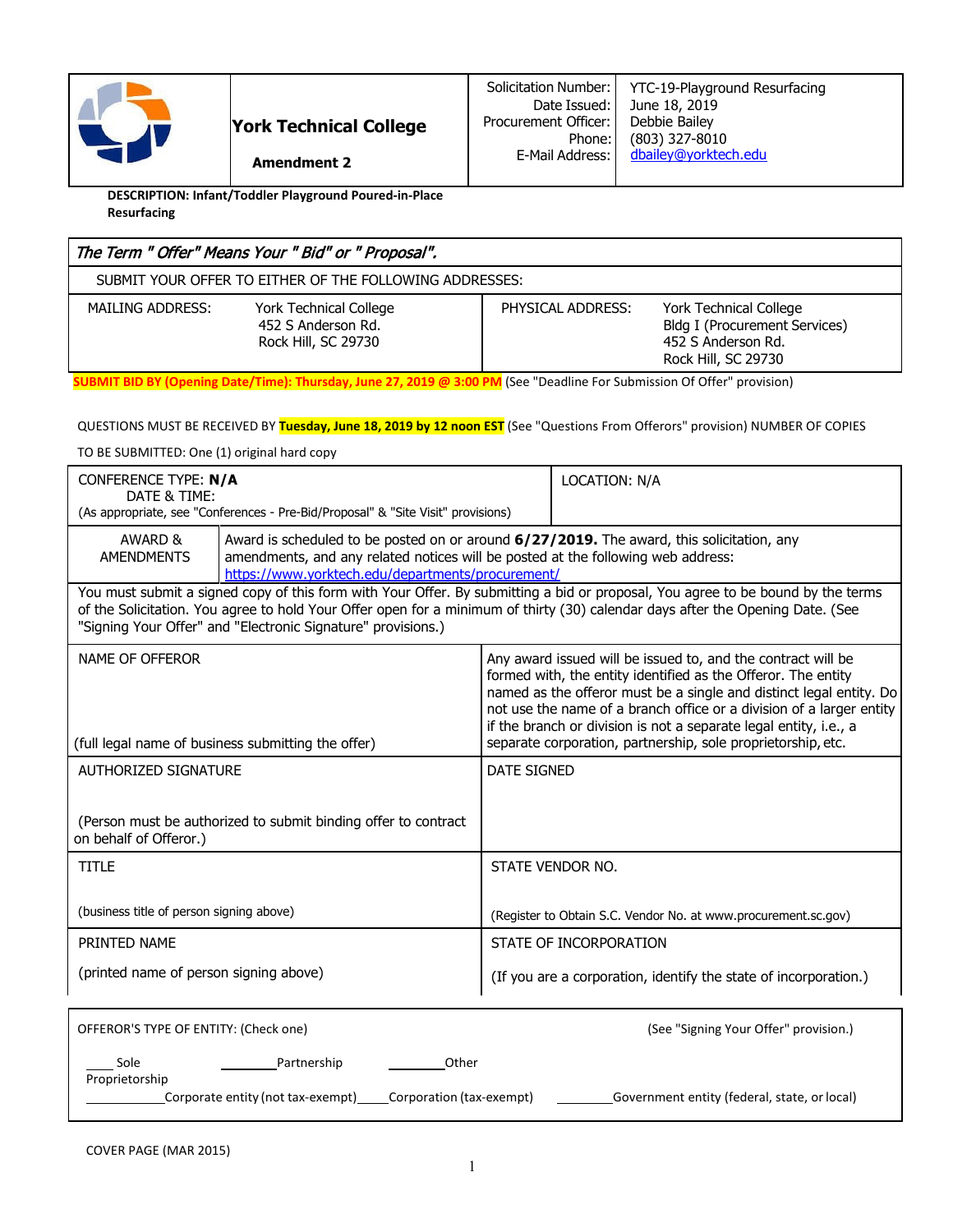## **PAGE TWO (Return Page Two with Your Offer)**

|                                                                                                                                                                                                                                                                                                                                                                                                                                                                                                                                                                                                                                                                                                                                                                                                                                                                                                                                          |                                                                                                                                                                |  |                                                     | (Return Fage Two with Your Offer)                                                                                               |                                                                                                                         |                                                                                                                                                |           |               |                         |
|------------------------------------------------------------------------------------------------------------------------------------------------------------------------------------------------------------------------------------------------------------------------------------------------------------------------------------------------------------------------------------------------------------------------------------------------------------------------------------------------------------------------------------------------------------------------------------------------------------------------------------------------------------------------------------------------------------------------------------------------------------------------------------------------------------------------------------------------------------------------------------------------------------------------------------------|----------------------------------------------------------------------------------------------------------------------------------------------------------------|--|-----------------------------------------------------|---------------------------------------------------------------------------------------------------------------------------------|-------------------------------------------------------------------------------------------------------------------------|------------------------------------------------------------------------------------------------------------------------------------------------|-----------|---------------|-------------------------|
| HOME OFFICE ADDRESS (Address for offeror's home office /<br>principal place of business)                                                                                                                                                                                                                                                                                                                                                                                                                                                                                                                                                                                                                                                                                                                                                                                                                                                 |                                                                                                                                                                |  |                                                     |                                                                                                                                 | NOTICE ADDRESS (Address to which all procurement and contract<br>related notices should be sent.) (See "Notice" clause) |                                                                                                                                                |           |               |                         |
|                                                                                                                                                                                                                                                                                                                                                                                                                                                                                                                                                                                                                                                                                                                                                                                                                                                                                                                                          |                                                                                                                                                                |  |                                                     |                                                                                                                                 |                                                                                                                         |                                                                                                                                                |           |               |                         |
|                                                                                                                                                                                                                                                                                                                                                                                                                                                                                                                                                                                                                                                                                                                                                                                                                                                                                                                                          |                                                                                                                                                                |  |                                                     |                                                                                                                                 |                                                                                                                         |                                                                                                                                                |           |               | Area Code -             |
|                                                                                                                                                                                                                                                                                                                                                                                                                                                                                                                                                                                                                                                                                                                                                                                                                                                                                                                                          |                                                                                                                                                                |  |                                                     |                                                                                                                                 | Number - Extension                                                                                                      |                                                                                                                                                | Facsimile |               |                         |
|                                                                                                                                                                                                                                                                                                                                                                                                                                                                                                                                                                                                                                                                                                                                                                                                                                                                                                                                          |                                                                                                                                                                |  |                                                     |                                                                                                                                 |                                                                                                                         |                                                                                                                                                |           |               | E-                      |
|                                                                                                                                                                                                                                                                                                                                                                                                                                                                                                                                                                                                                                                                                                                                                                                                                                                                                                                                          |                                                                                                                                                                |  |                                                     |                                                                                                                                 | mail Address                                                                                                            |                                                                                                                                                |           |               |                         |
| PAYMENT ADDRESS (Address to which payments will be sent.)<br>(See "Payment" clause)                                                                                                                                                                                                                                                                                                                                                                                                                                                                                                                                                                                                                                                                                                                                                                                                                                                      |                                                                                                                                                                |  |                                                     | <b>ORDER ADDRESS</b> (Address to which purchase orders will be sent)<br>(See "Purchase Orders and "Contract Documents" clauses) |                                                                                                                         |                                                                                                                                                |           |               |                         |
|                                                                                                                                                                                                                                                                                                                                                                                                                                                                                                                                                                                                                                                                                                                                                                                                                                                                                                                                          |                                                                                                                                                                |  |                                                     |                                                                                                                                 |                                                                                                                         |                                                                                                                                                |           |               |                         |
|                                                                                                                                                                                                                                                                                                                                                                                                                                                                                                                                                                                                                                                                                                                                                                                                                                                                                                                                          |                                                                                                                                                                |  |                                                     |                                                                                                                                 |                                                                                                                         |                                                                                                                                                |           |               |                         |
| Payment Address same as Home Office Address<br>Payment Address same as Notice Address (check only one)                                                                                                                                                                                                                                                                                                                                                                                                                                                                                                                                                                                                                                                                                                                                                                                                                                   |                                                                                                                                                                |  |                                                     | Order Address same as Home Office Address<br>Order Address same as Notice Address (check only one)                              |                                                                                                                         |                                                                                                                                                |           |               |                         |
|                                                                                                                                                                                                                                                                                                                                                                                                                                                                                                                                                                                                                                                                                                                                                                                                                                                                                                                                          |                                                                                                                                                                |  | ACKNOWLEDGMENT OF AMENDMENTS                        |                                                                                                                                 |                                                                                                                         | Offerors acknowledges receipt of amendments by indicating amendment number and its date of issue. (See "Amendments to Solicitation" Provision) |           |               |                         |
| Amendment No.                                                                                                                                                                                                                                                                                                                                                                                                                                                                                                                                                                                                                                                                                                                                                                                                                                                                                                                            | Amendment Issue<br>Date                                                                                                                                        |  | Amendment No.                                       | Amendment Issue<br>Date                                                                                                         | Amendment No.                                                                                                           | Amendment Issue<br>Date                                                                                                                        |           | Amendment No. | Amendment Issue<br>Date |
|                                                                                                                                                                                                                                                                                                                                                                                                                                                                                                                                                                                                                                                                                                                                                                                                                                                                                                                                          |                                                                                                                                                                |  |                                                     |                                                                                                                                 |                                                                                                                         |                                                                                                                                                |           |               |                         |
|                                                                                                                                                                                                                                                                                                                                                                                                                                                                                                                                                                                                                                                                                                                                                                                                                                                                                                                                          |                                                                                                                                                                |  |                                                     |                                                                                                                                 |                                                                                                                         |                                                                                                                                                |           |               |                         |
|                                                                                                                                                                                                                                                                                                                                                                                                                                                                                                                                                                                                                                                                                                                                                                                                                                                                                                                                          | 10 Calendar Days (%)<br>20 Calendar Days (%)<br>30 Calendar Days (%)<br><b>DISCOUNT FOR</b><br>PROMPT PAYMENT<br>(See "Discount for Prompt<br>Payment" clause) |  |                                                     |                                                                                                                                 |                                                                                                                         | Calendar Days (%)                                                                                                                              |           |               |                         |
| PREFERENCES - A NOTICE TO VENDORS (SEP. 2009): On June 16, 2009, the South Carolina General Assembly<br>rewrote the law governing preferences available to in-state vendors, vendors using in-state subcontractors, and vendors<br>selling in-state or US end products. This law appears in Section 11-35-1524 of the South Carolina Code of Laws. A<br>summary of the new preferences is available at www.procurement.sc.gov/preferences . ALL THE PREFERENCES<br>MUST BE CLAIMED AND ARE APPLIED BY LINE ITEM, REGARDLESS OF WHETHER AWARD IS MADE BY<br>ITEM OR LOT. VENDORS ARE CAUTIONED TO CAREFULLY REVIEW THE STATUTE BEFORE<br><b>CLAIMING ANY PREFERENCES. THE REQUIREMENTS TO QUALIFY HAVE CHANGED. IF YOU</b><br>REQUEST A PREFERENCE, YOU ARE CERTIFYING THAT YOUR OFFER QUALIFIES FOR THE<br>PREFERENCE YOU'VE CLAIMED. IMPROPERLY REQUESTING A PREFERENCE CAN HAVE SERIOUS<br><b>CONSEQUENCES.</b> [11-35-1524(E)(4)&(6)] |                                                                                                                                                                |  |                                                     |                                                                                                                                 |                                                                                                                         |                                                                                                                                                |           |               |                         |
| PREFERENCES - ADDRESS AND PHONE OF IN-STATE OFFICE: Please provide the address and phone number for<br>your in-state office in the space provided below. An in-state office is necessary to claim either the Resident Vendor<br>Preference $(11-35-1524(C)(1)(i)\&$ (ii)) or the Resident Contractor Preference $(11-35-1524(C)(1)(iii))$ . Accordingly, you<br>must provide this information to qualify for the preference. An in-state office is not required, but can be beneficial, if you<br>are claiming the Resident Subcontractor Preference (11-35-1524(D)).                                                                                                                                                                                                                                                                                                                                                                    |                                                                                                                                                                |  |                                                     |                                                                                                                                 |                                                                                                                         |                                                                                                                                                |           |               |                         |
|                                                                                                                                                                                                                                                                                                                                                                                                                                                                                                                                                                                                                                                                                                                                                                                                                                                                                                                                          |                                                                                                                                                                |  | In-State Office Address same as Home Office Address |                                                                                                                                 |                                                                                                                         |                                                                                                                                                |           |               |                         |